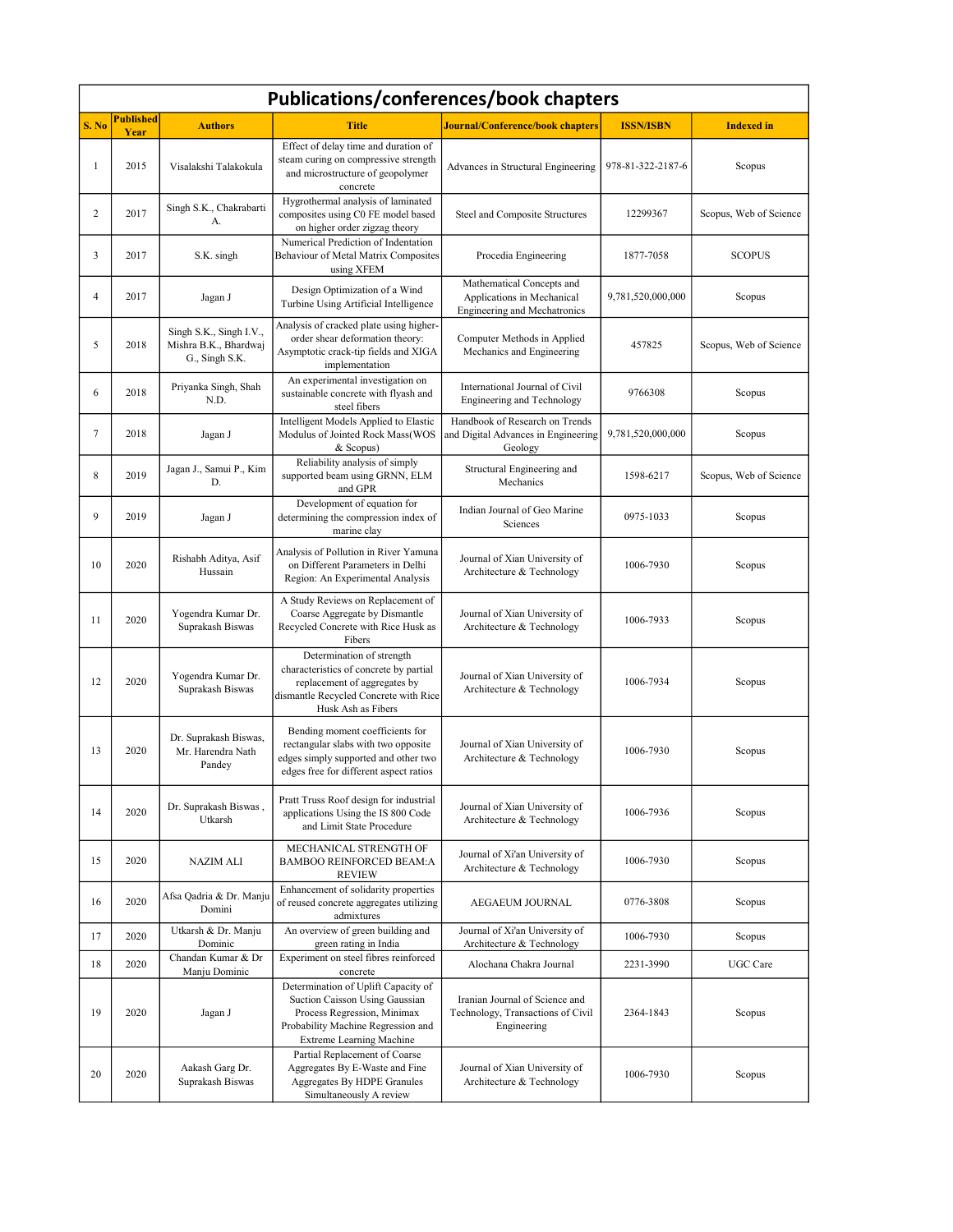| 21 | 2020 | Aakash Garg Dr.<br>Suprakash Biswas                      | Determination of strength<br>characteristics of concrete by partial<br>replacement of aggregates with e waste<br>and hdpe granules | Journal of Xian University of<br>Architecture & Technology                              | 1006-7930         | Scopus                 |
|----|------|----------------------------------------------------------|------------------------------------------------------------------------------------------------------------------------------------|-----------------------------------------------------------------------------------------|-------------------|------------------------|
| 22 | 2020 | Priyanka Lohiya Dr.<br>Suprakash Biswas                  | Determination of strength<br>characteristics of concrete by partial<br>replacement of cement material by<br>silica fumes           | Journal of Xian University of<br>Architecture & Technology                              | 1006-7930         | Scopus                 |
| 23 | 2020 | Mayank bhati, Nazim ali                                  | DETERMINATION OF<br>MECHANICAL STRENGTH OF<br><b>BAMBOO REINFORCED BEAM</b>                                                        | Journal of Xian University of<br>Architecture & Technology                              | 1006-7930         | Scopus                 |
| 24 | 2020 | V.Varna Vishakar                                         | Climate Risk assessment using<br>PRECIS Modelling and Adaptation<br>Strategies for the Proposed Smart City<br>Ponneri (India)      | Solid State Technology                                                                  | 0038-111X         | Scopus, Web of Science |
| 25 | 2020 | Priyanka Lohiya & Dr.<br>Suprakash Biswas                | A literature review on study of silica<br>fume as a partial replacement material<br>of cement in concrete                          | Journal of Xian University of<br>Architecture & Technology                              | 1006-7930         | Scopus                 |
| 26 | 2021 | Jagan J                                                  | Compressive Strength Prediction of<br>Flyash Concrete by Using Machine<br>Learning Techniques                                      | Innovative Infrastructural Solutions                                                    | 2364-4184         | Scopus                 |
| 27 | 2021 | Deborah Dauda, Manju<br>Dominic                          | Effectiveness of Agricultural wastes in<br>soil stabilization                                                                      | Sustainability, Agri, Food and<br>Environmental Research                                | 0719-3726         | Scopus                 |
| 28 | 2021 | Mohammad Umar Khan;<br>Manju Dominic                     | Sustainability of concrete using<br>recycled aggregate: a review                                                                   | Sustainability, Agri, Food and<br>Environmental Research: Vol. 10<br>No. 1:             | 0719-3726         | Scopus                 |
| 29 | 2016 | Talakokula V., Vaibhav,<br>Bhalla S.                     | Non-destructive Strength Evaluation of<br>Fly Ash Based Geopolymer Concrete<br><b>Using Piezo Sensors</b>                          | International Conference on<br>Sustainable Design, Engineering and<br>Construction      | 1877-7058         | Scopus                 |
| 30 | 2020 | Saluja S., Dominic M.,<br>Gaur A., Ahmad K.,<br>Abbas S. | A Novel Approach in Selection of<br>Municipal Solid Waste Incinerator<br>(MSWI) Ash as an Embankment<br>Material: VIKOR Method     | Smart Cities-Opportunities and<br>Challenges. Lecture Notes in Civil<br>Engineering     | 2366-2557         | Scopus                 |
| 31 | 2021 | Dr. Manju Domonic                                        | ANALYSIS AND DESIGN OF<br>STRUCTURAL COMPONANTS OF<br>(G+10) STOREY RCC<br>BUILDINDING USING ETABS                                 | International Journal Of Applied<br>Research In Science And<br>Engineering              | 2456-124X         | Other                  |
| 32 | 2020 | Dr. Deepak Kr. Soni                                      | Surveying of Urban Solid Waste<br>Generated in MAZAR CITY                                                                          | IRJET                                                                                   | 2395-0056         | Other                  |
| 33 | 2020 | Naga Swetha Pasupuleti                                   | On-Road Crime Detection Using<br>Artificial Intelligence                                                                           | Lecture Notes in Electrical<br>Engineering                                              | 978-981-15-4692-1 | <b>SCOPUS</b>          |
| 34 | 2018 | V VARNA VISHAKAR                                         | Removal of Heavy Metals from<br>Cooum River by Using Constructed<br>Wetland                                                        | International Journal of Engineering<br>Research in Computer Science and<br>Engineering | 2394-2320         | Other                  |
| 35 | 2018 | V VARNA VISHAKAR                                         | Analyzing feasibility of setting air<br>pollution levels in India by using Bayes<br>and RVM                                        | International Journal of Engineering<br>Research in Computer Science and<br>Engineering | 2394-2320         | Other                  |
| 36 | 2018 | V VARNA VISHAKAR                                         | Analysis of Human Health Impacts on<br>Air Pollution at Global Level                                                               | International Journal of Engineering<br>Research in Computer Science and<br>Engineering | 2394-2321         | Other                  |
| 37 | 2020 | Naga swetha pasupuleti                                   | COVID-19 Patient Health Prediction<br>Using Boosted Random Forest<br>Algorithm                                                     | Frontiers in Public health                                                              | 2673-6217         | <b>SCOPUS</b>          |
| 38 | 2018 | Priyanka Singh                                           | An Experimental Approach to<br>Investigate Effect of Steel Fibers on<br>Tensile and Flexural Strength of Flyash<br>Concrete        | International Journal of Scientific<br>Engineering and Applied Science                  | 2395-3470         | <b>SCOPUS</b>          |
| 39 | 2018 | Priyanka Singh                                           | Influence of flyash on Fineness,<br>Porosity and Permeability of Flyash<br>blended Cement paste                                    | International Research Journal of<br>Engineering and Technology                         | 2395-0056         | Other                  |
| 40 | 2016 | Priyanka Singh                                           | Analysis and Design of Deck Slab<br>Bridge                                                                                         | Journal of Civil Engineering and<br><b>Environmental Technology</b>                     | 2349-879X         | Other                  |
| 41 | 2018 | Dr. Shailendra Kumar<br>Tiwary                           | Progressive Collapse Behaviour of<br>Reinforced Concrete Building Based<br>on Non-Linear Static Analysis                           | International Research Journal of<br><b>Engineering and Technology</b>                  | 2395-0056         | Other                  |
| 42 | 2018 | Dr. Shailendra Kumar<br>Tiwary                           | Seismic Analysis and Retrofitting of a<br>Multi-Storey RC Building                                                                 | International Research Journal of<br><b>Engineering and Technology</b>                  | 2395-0056         | Other                  |
| 43 | 2015 | Priyanka Singh                                           | Study the Effect of Fly Ash, Silica<br>Fume and Recycled Aggregate on the<br>Compressive Strength of Concrete                      | International Journal of Research in<br>Engineering & Advanced<br>Technology            | 2320-8791         | Other                  |